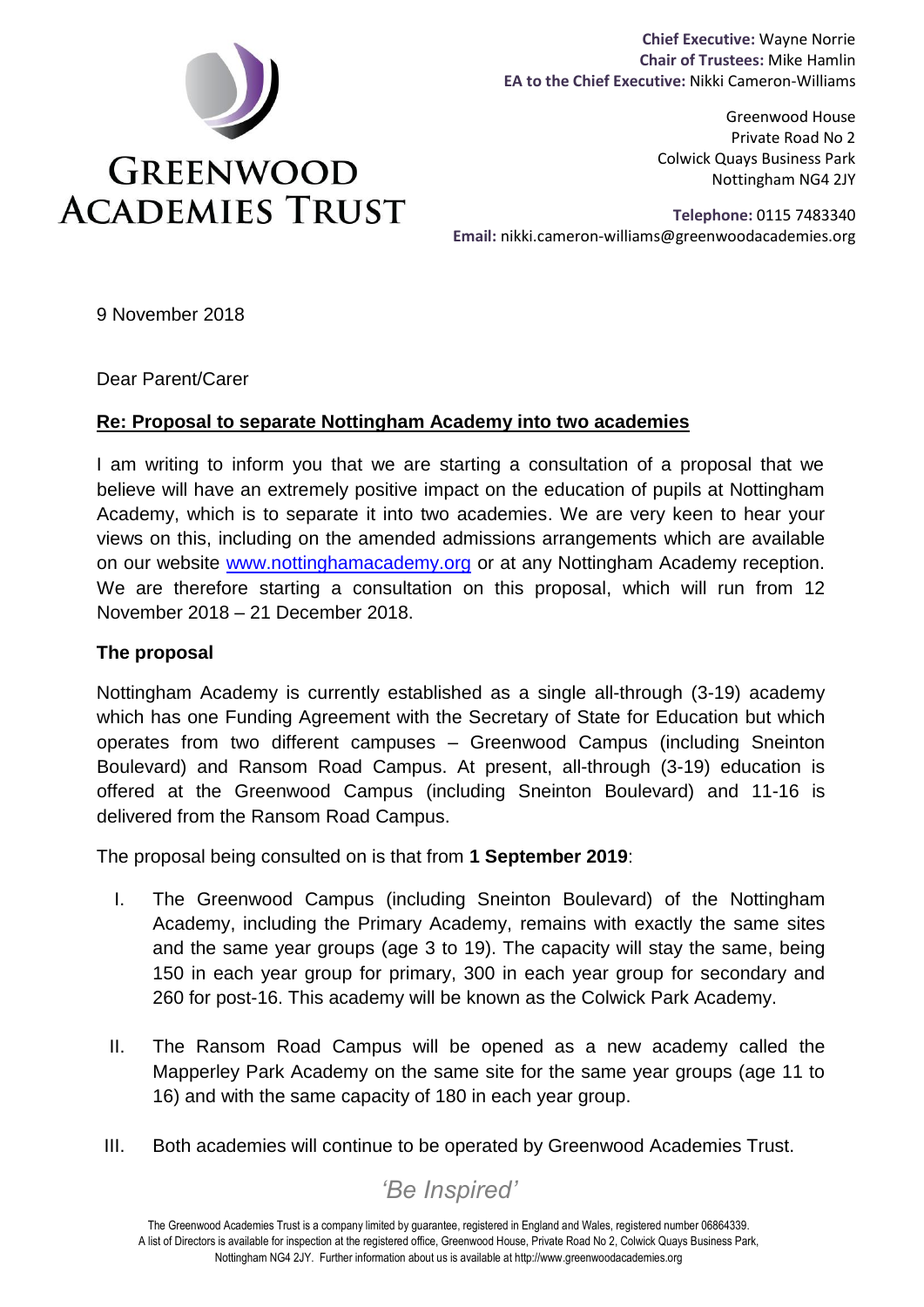### **Background to the proposal**

Nottingham Academy was established on 1 September 2009, being the amalgamation of three predecessor schools: Greenwood Dale School (the academy sponsor), Jesse Boot Primary School and Elliott Durham Secondary School. Nottingham Academy is currently the largest school in the country with a capacity of 3,900 statutory school age pupils.

This amalgamation has proven to be successful but the Trust is aware that the two academy campuses, whilst only three miles apart, serve distinct communities of Nottingham and the Trust believes the proposal would further raise standards and allow for an even higher quality of education to be delivered, truly meeting the needs of, and being in the best interests of, the children and young people we serve.

The Mapperley Park Academy, currently the Ransom Road Campus, will be an 11-16 academy, led by a dedicated Principal and leadership team. It will enable the curriculum to be more bespoke to the specific needs of the local community whilst building on the existing strong practice across the existing campus. The focus will be to work closely with the wider local community to develop a new academy, which is well placed to play an active and wide role at the heart of the local community.

The Colwick Park Academy, currently Greenwood Campus (including Sneinton Boulevard), will be a 3-19 academy, led by a dedicated Principal and leadership team. Once again the aim of the creation of a new academy is to be more responsive to the specific needs of the local community. This will allow a more tailored approach to the curriculum delivery and to build on the strong practice which currently exists. The Colwick Park Academy will play an active and wide role at the heart of the local community.

It is our proposal to ensure that both the Mapperley Park and Colwick Park academies are at the heart of the community in which they are located and are more able to be responsive to the needs of the pupils and communities they serve than at present.

In addition, the creation of two separate academies will make the admissions process clearer, with parents being able to preference the particular academy they wish their child to attend.

You, as parents/carers and stakeholders, will also be able to have a much more detailed understanding of the strengths of each academy. For instance, Ofsted, the schools' inspector, will also be able to make more informed judgements, as it will consider the quality of education delivered at each of the two new academies, rather than having to make a generic judgement about the provision across multiple sites.

Similarly, examination results will be published for the individual academies, not across the multiple sites as is currently the case.

# *'Be Inspired'*

The Greenwood Academies Trust is a company limited by guarantee, registered in England and Wales, registered number 06864339. A list of Directors is available for inspection at the registered office, Greenwood House, Private Road No 2, Colwick Quays Business Park, Nottingham NG4 2JY. Further information about us is available at http://www.greenwoodacademies.org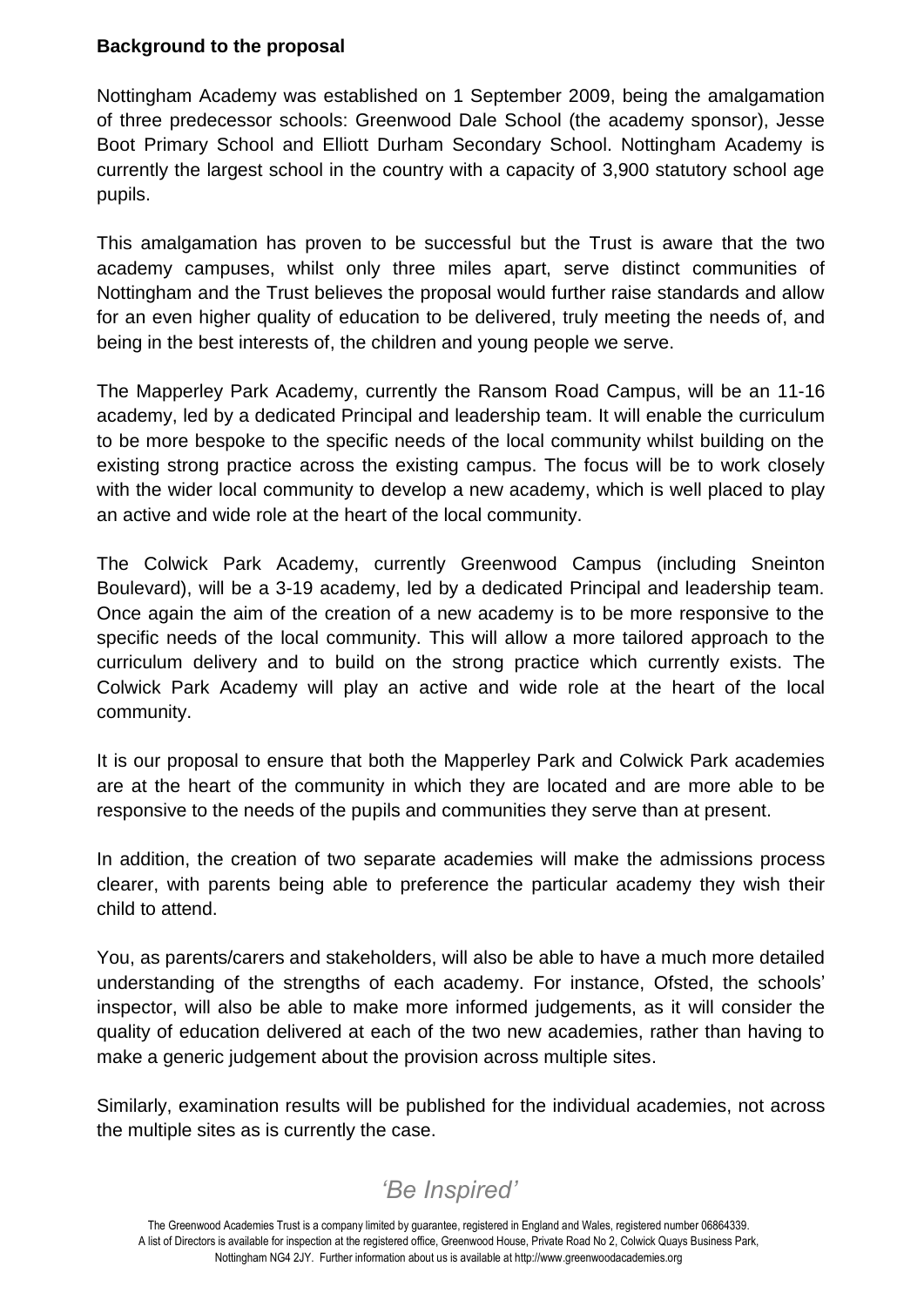### **Summary of the positive impact of the proposal**

If the proposal is agreed it would mean:

- Both academies will have their own Principal (Head Teacher), allowing for strong and specific leadership of each academy.
- A bespoke, personalised curriculum that best meets the needs of pupils will be developed and delivered for each of the academies.
- There will be greater local accountability, with parents and carers able to see examination results from each of the two academies, and Ofsted judgements reflecting their different strengths.
- Staff working at each of the existing campuses will still work on the same site, so there will be no disruption to them, and the teachers, teaching assistants and wider staff whom pupils know and trust will continue to work with them.
- Senior leaders at the two new academies will be able to deploy resources appropriately to meet their academy's specific needs.
- There will be no disruption to the education of pupils:
	- o All existing Nottingham Academy pupils based at the Greenwood Campus (including Sneinton Boulevard) will remain at the Greenwood Campus, which will be known as the Colwick Park Academy from 1 September 2019.
	- o All existing Nottingham Academy pupils based at the Ransom Road Campus, can remain at the Ransom Road Campus, but this site will be a new separate academy called the Mapperley Park Academy from 1 September 2019.
- For September 2019 admissions:
	- o Primary and sixth form will be unaffected. If a place would have been offered under the existing arrangements at the Nottingham Academy it will be offered at the Colwick Park Academy.
	- o We expect year 7 places will be processed as they would have been if no changes had been made, where the allocation of campus (Greenwood Road or Ransom Road) would be made based on the proximity of the campus to the home address.
	- o Those pupils that would have been allocated to the Nottingham Academy Ransom Road Campus will be asked to confirm that they are happy to take a place at the Mapperley Park Academy on the same site, rather than at the Colwick Park Academy).

# *'Be Inspired'*

The Greenwood Academies Trust is a company limited by guarantee, registered in England and Wales, registered number 06864339. A list of Directors is available for inspection at the registered office, Greenwood House, Private Road No 2, Colwick Quays Business Park, Nottingham NG4 2JY. Further information about us is available at http://www.greenwoodacademies.org